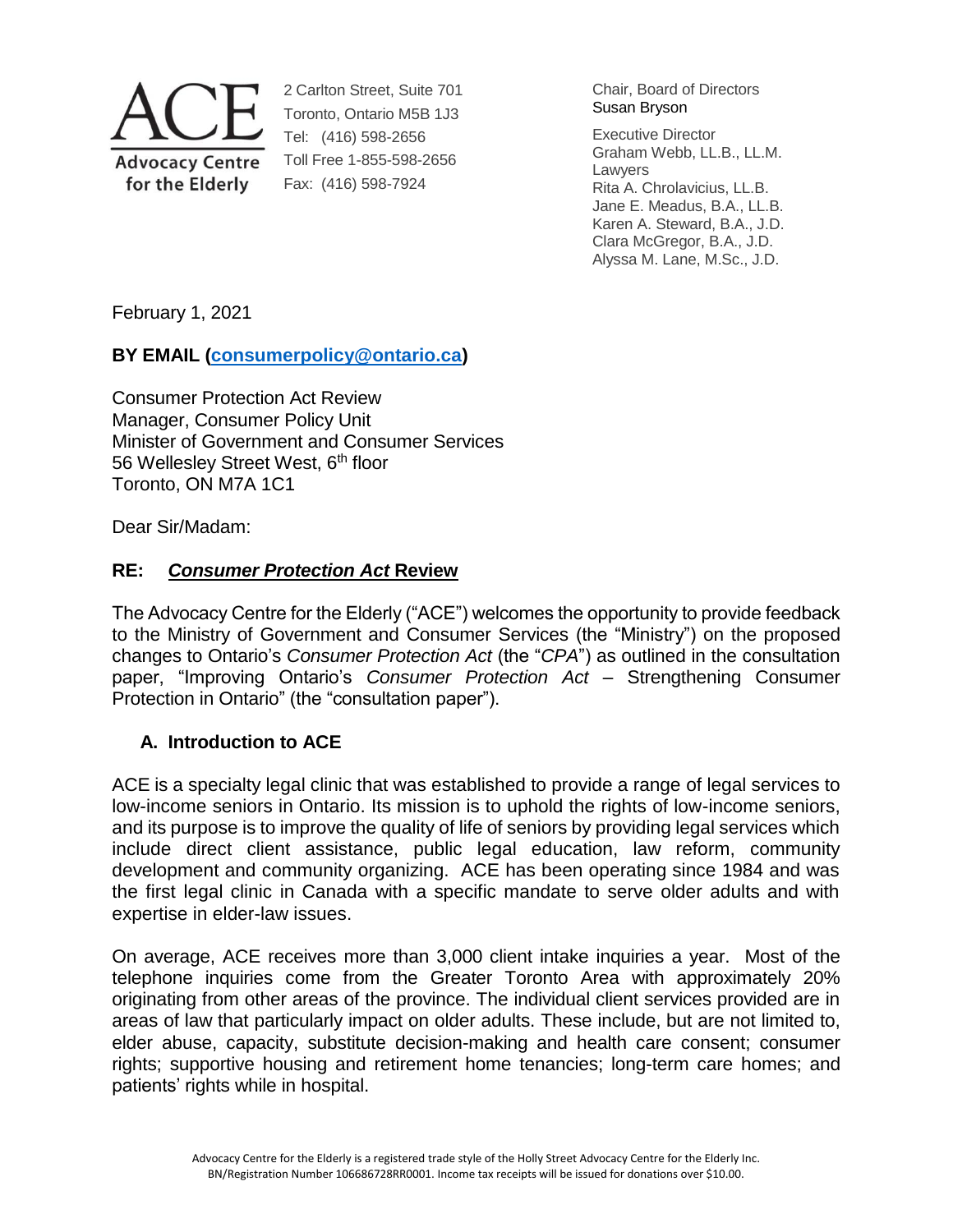Older adults regularly seek our advice respecting their rights under the *CPA*. Specifically, ACE has received numerous calls regarding:

- Door-to-door salespeople taking advantage of particularly vulnerable homeowners who have issues with vision, hearing, cognition and/or literacy, and/or for whom English is not their primary language;
- Door-to-door salespeople representing themselves as official inspectors or government employees;
- Door-to-door salespeople incorrectly advising homeowners that their water and/or air quality is unsafe (and therefore that they require purification or filtration systems);
- Door-to-door salespeople advising homeowners to enter into multiple home service contracts in a short span of time (some of the same salespeople appear to work for different companies);
- Door-to-door salespeople misrepresenting the price of products or services;
- Door-to-door salespeople encouraging homeowners to take out loans for substantial sums in order to break pre-existing home service contracts (without any meaningful results);
- Home service contracts that contain cancellation fees and buyout costs that far exceed the value of the equipment or services;
- Calls from family members or social workers who discovered an incapable senior signed multiple home service agreements during a time the senior had no or diminished capacity;
- Calls from seniors or family members who want to sell their house and discovered that there were encumbrances on their property placed by home service companies, unbeknownst to them; and,
- Seniors who have entered into timeshare contracts with fifty-year terms, with no resale value and no cancellation provisions.

In addition to providing summary advice on the *CPA*, ACE has assisted many clients in negotiating directly with businesses, making complaints to the Ministry and bringing actions in Small Claims Court on behalf of consumers. Accordingly, we trust that the Ministry will find our submissions of assistance.

# **B. General**

ACE commends the Ministry on its initiative to provide increased clarity to the *CPA* and strengthen consumer rights and welcomes most of the changes outlined in the consultation paper.

As further detailed below, customers should be able to look at their consumer contracts and readily know the full lifetime cost of the product or service; whether an encumbrance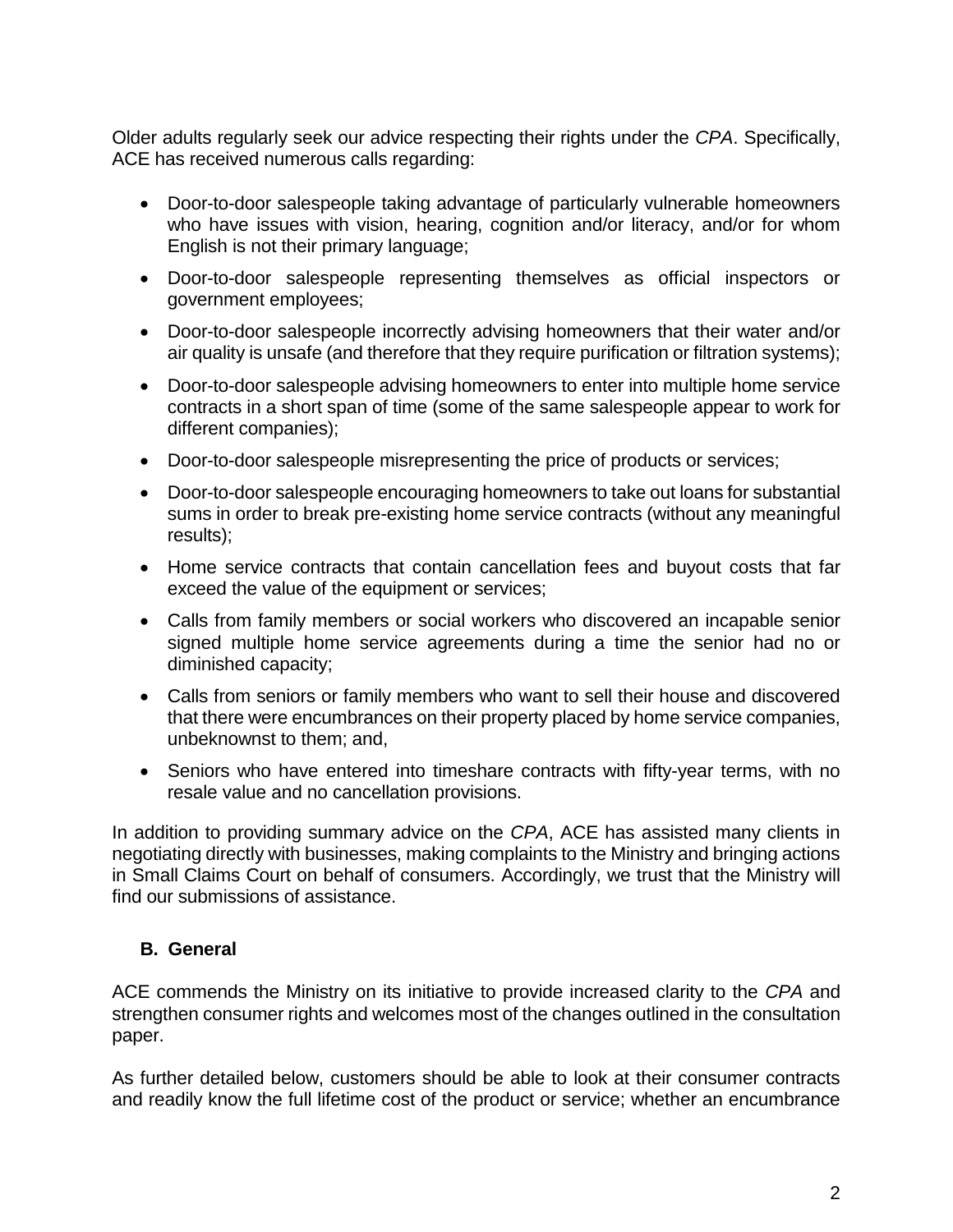will be placed on their property; the name and address of the business they are dealing with, including the full name of the salesperson; their rights as consumers and how to complain if their rights are violated.

Rights, however, are meaningless without strong and effective remedies and enforcement of those remedies. Unfortunately, in ACE's experience, consumers face an uphill battle in exercising their rights under the *CPA*. Oftentimes, when ACE assists a consumer to make a complaint to the Ministry, we are told there is nothing the Ministry can do because the business does not want to participate in mediation. We have also been told that charges against a business could not be pursued on behalf of our client due to a lack of Ministry resources.

In addition, with respect to unfair practices (which constitutes the bulk of the complaints we receive) the one-year deadline from the time a contract is entered into to provide notice to a business prevents many claims from being pursued, as consumers are often unaware that they were the subject of unfair practices (due to the very deception at issue) or they have lost capacity and are unable to exercise their rights.

Commencing an action in Small Claims Court is often not a viable option for many lowincome, highly vulnerable clients, as they require legal assistance to navigate the process, which they cannot afford. ACE has limited resources and we often have to decline representation and refer callers to the private bar. Accordingly, many of the people who contact ACE are unable to successfully pursue remedies under the *CPA*.

In addition to the changes recommended in the consultation paper, ACE would like to see a commitment from the government to ensure that sufficient, accessible resources are available to the Ministry to pursue all violations of the *CPA*. Without enforcement, there is little incentive for unscrupulous businesses to comply with the law.

# **C. Simpler and Stronger Contract Rules**

In the consultation paper, the Ministry outlined proposed changes to the *CPA* respecting (i) clearer, consistent rules for consumer contracts in general; (ii) stronger rules protecting against unilateral contract changes; and (iii) controlling price changes in contracts with termination costs.

# Recommendations:

With respect to **Proposal #1,** ACE agrees with the Ministry that written contract disclosure rules for internet, remote and future performance agreements into a single set of core rules (except where there is a demonstrated need for more specific disclosure) is a good idea as long as the changes do not increase the consumer's obligations or reduce the business' obligations.

With respect to **Proposals #2(a)-(c),** ACE is in general agreement with these proposals. In addition, all options available to the consumer (*i.e.* consent to changes, cancellation at any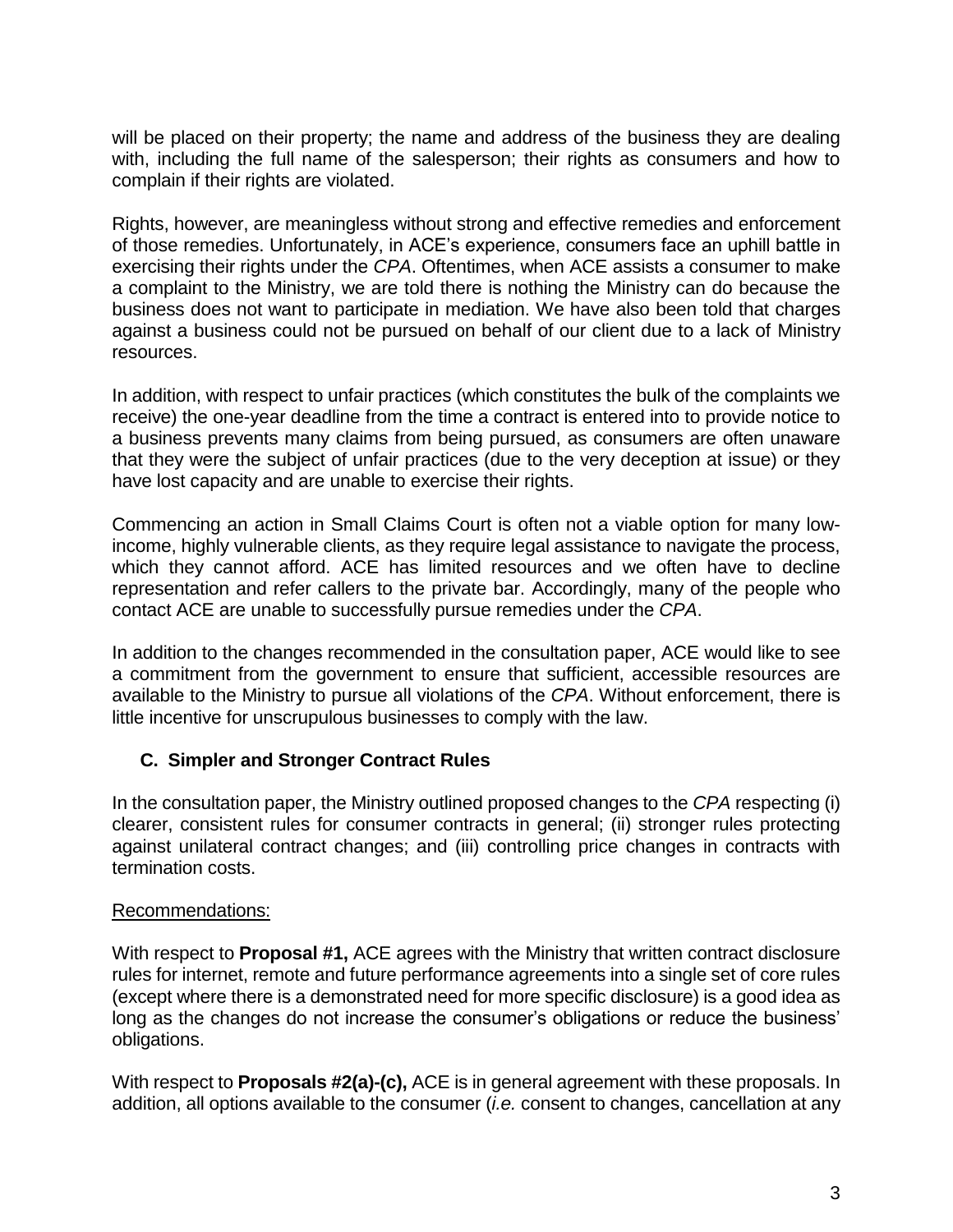time without termination costs) must be presented to the consumer in advance, clearly, and in plain language.

With respect to **Proposal #3**, in ACE's experience, consumers are not aware they have entered into contracts with price escalation clauses. In fact, these clauses are often buried in the contract in miniscule font. Even for sophisticated parties, it is often difficult to figure out the final lifetime cost to the consumer of the product or service at issue.

ACE recommends that all contracts must include the full price of the lifetime of a contract in bold on the signature page of the contract. This full price would include all interest, installation, rental/purchase and any other fees. In our experience, customers rarely understand how much they will be paying over the lifetime of a contract, and are often shocked to learn that it exceeds the purchase price of the equipment by three or more times.

# **D. Improved Protection Against /Unfair Practices**

In the consultation paper, the Ministry acknowledges that there are weaknesses in the *CPA*'s approach to addressing some unfair practices and wants to provide clearer stronger protections to consumers. Specifically, the Ministry proposes adding more examples of expressly forbidden misleading practices and protecting against contract breaking offers.

## Recommendations:

 $\overline{a}$ 

With respect to **Proposal #4(a)**, ACE agrees that expanding the list of what constitutes a false, misleading or deceptive representation or an unconscionable representation would add clarity.

That said, ACE does not believe explicitly stating that falsely claiming to have government oversight, for example, will act as a deterrent to those engaging in misrepresentation – because it is clearly an unfair practice. This is not a gray area that needs clarification. Real deterrents would be stronger penalties and increased enforcement under the *CPA*. ACE would like to see increased Ministry investigation into unfair practice claims and increased charges of these types of complaints.

With respect to **Proposal #4(b)**, ACE agrees that certain practices, such as price gouging, should be explicitly banned.

With respect to price gouging due to the COVID-19 pandemic, CBC *Marketplace* reported that despite tens of thousands of consumer complaints made across the country (and 29,500 in Ontario), very little legal action was taken. As of November 20, 2020, CBC reported that only one business in Canada was charged with price gouging.<sup>1</sup>

 $1$  CBC News, "Provinces promised crackdown on pandemic price gouging. In fact, there have been few repercussions", online: https://www.cbc.ca/news/canada/pandemic-price-gouging-1.5806500 (20 Nov 2020)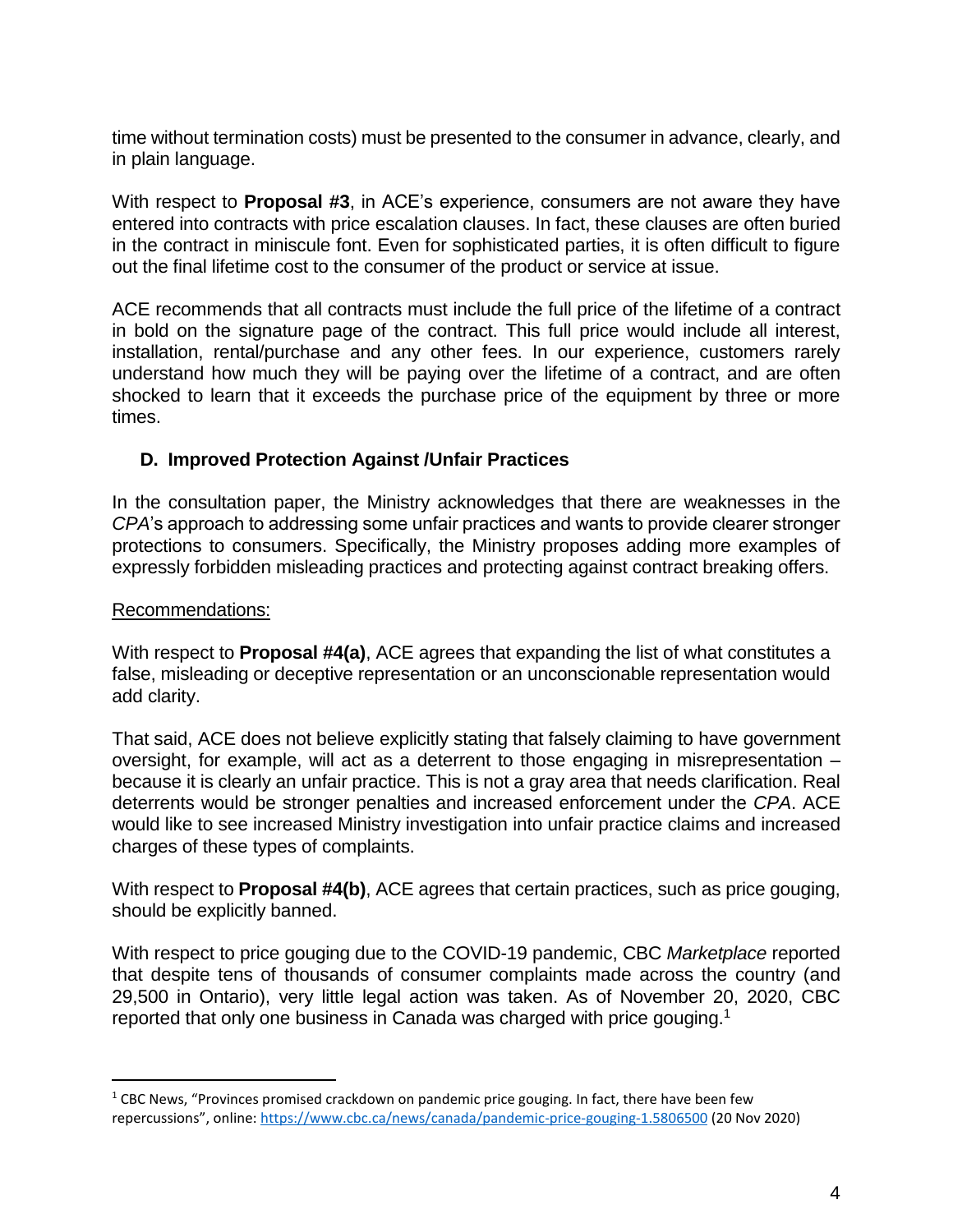Accordingly, ACE reiterates our recommendation that the Ministry bolster its investigation and enforcement of unfair-practice violations. Without meaningful consequences, there is no incentive for dishonest businesses to cease their unfair practices.

With respect to **Proposal #5**, ACE would like to see stronger regulation of companies that claim to break consumer contracts. In ACE's experience, it is the most vulnerable consumers who have entered into multiple home services contracts, not knowing or understanding the terms often due to unfair practices, who seek recourse with companies that claim to break contracts.

ACE has received calls from seniors who have been solicited door-to-door by these companies. The seniors cannot explain how the companies knew to contact them. While in the seniors' homes, the salespeople have facilitated the seniors in taking out loans for thousands of dollars (and even accompanied the seniors to the bank to withdraw funds) in order to pay upfront for their services. The seniors call ACE when these companies claim to require additional funds to cancel the home service contracts.

Accordingly, ACE agrees with the Ministry that these companies should be banned from accepting advance payment. In addition to Proposal #5, these companies should be banned from soliciting consumers door-to-door. ACE has serious concerns about how these companies first get into contact with consumers. We believe that it should be the consumer who solicits the companies, and not the other way around.

ACE recommends that the contract can be rescinded by the consumer if the business (i) required advance payment; (ii) solicited the customer; or (iii) if any of the business' employees or independent contractors have any ties (current or formerly) to any home service company that has a current contract with the consumer.

# **E. Better Rules for Specific Contracts**

The Ministry has proposed addressing concerns with purchase cost-plus leases, with the registration of notices of security interests and with timeshares.

## Recommendations:

## *Purchase-Cost-Plus Leases*

ACE agrees with the Ministry's **Proposal #6(a)** that all leases with total payments exceeding 90% of the item's retail value should include a 10-day cooling off period, regardless of whether the contract was entered in-home, in-store, online or otherwise. The customer needs to be provided with a complete copy of the contract before the cooling off period commences. As well, the customer must be made aware of the 10-day cooling off period, how to cancel the contract during the cooling off period, and that no equipment should be installed during the cooling off period.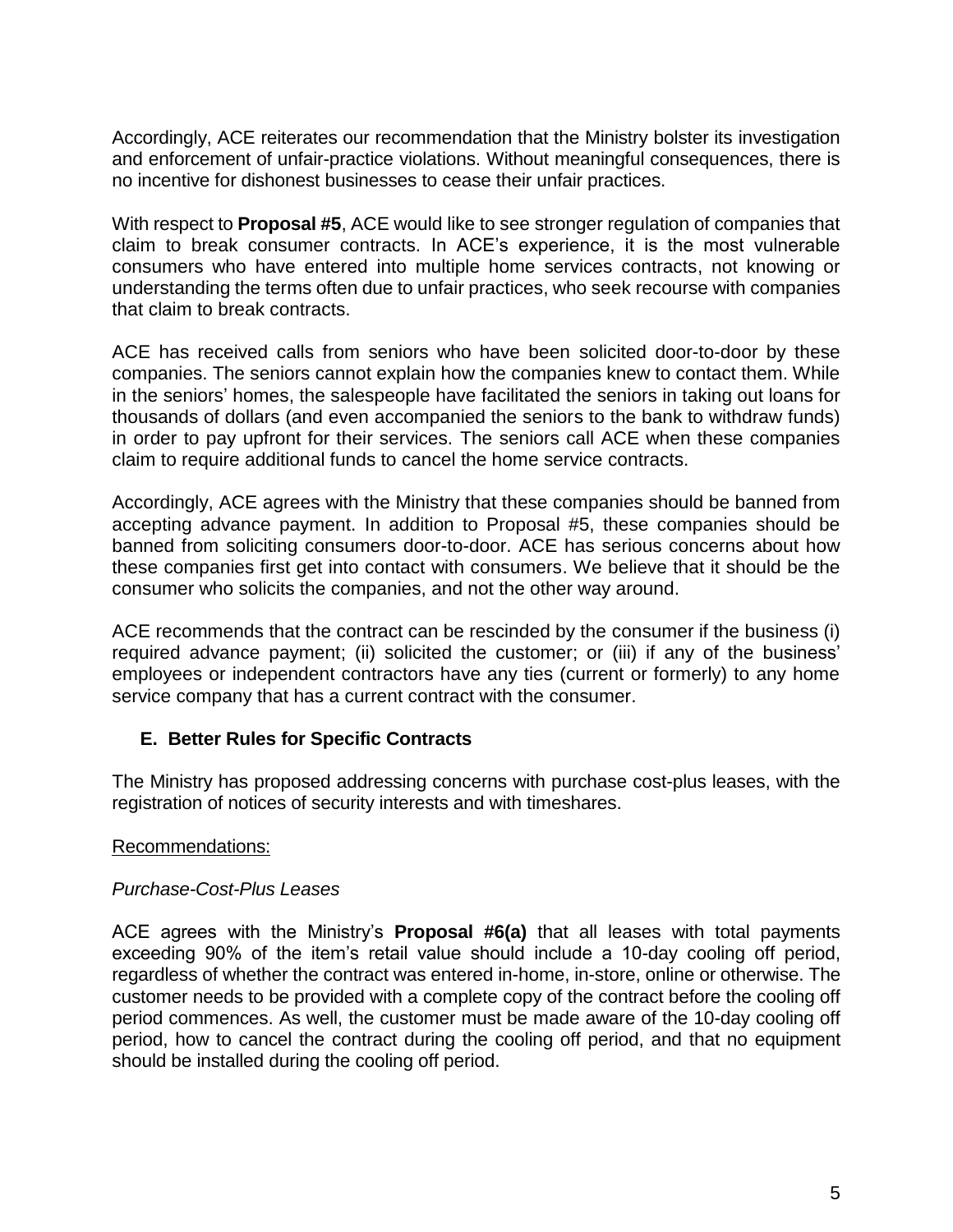ACE is also in agreement with **Proposal #6(b)**, that leases of this type make standardized and consistent first-page disclosure of critical contract information, including full cost of the lifetime of the lease and all buyout charges. This information must be in at least 12-point font, and the customer should have to initial all key provisions.

## ACE agrees with **Proposals #6(c)-(e)**.

#### *Registration of Notices of Security Interests*

ACE is frequently told by callers that if they knew that a business was going to put a "lien" on their property, they would have never entered into the lease. In addition to **Proposals #7(a) and (b)**, which ACE supports, business must advise consumers that a notice may (or will) be registered on title to the consumer's home before the contract is entered into.

In addition to clarifying the business' obligation to discharge notices related to leased consumer goods registered in the Land Registry System when the contract for the leased good is cancelled or terminated in accordance with the *CPA*, there should be financial penalties for failing to do so.

While ACE agrees with **Proposal #7(b)**, ACE submits that the consumer should not have to bear the cost of retaining a Teraview licensee (typically lawyers) to register the Director's statement on title to discharge the notice.

## *Improving Timeshare Disclosure and Exit Rights*

ACE agrees with **Proposals #8(a) and (b).** ACE further submits that in instances where a timeshare exit option is not included in a timeshare contract, such an exit option at no cost to the consumer should be read into the contract. This would encourage timeshare companies to include fair and clear exit clauses.

By way of example, ACE was contacted by a senior who had entered into a service contract timeshare for a fifty-year term when she was in her late-forties. She had diligently paid her annual fee for nearly twenty years, though she had only used the timeshare three times. The resort at issue had fallen into disrepair, there was no resale value for the timeshare, she was unable travel to the destination, and the annual fees posed a financial hardship. The package was aggressively marketed to her and her spouse, who had long since passed away.

She did not understand the length of the timeshare at the time of entering into the agreement and would not have signed had she understood that in order to enjoy the lifetime of this contract, she would be travelling to the resort into her late-nineties. Despite our best efforts, we were unable to negotiate an exit for her from the timeshare package, and her only options were to continue paying for a service she would not use or face collection proceedings for failure to pay.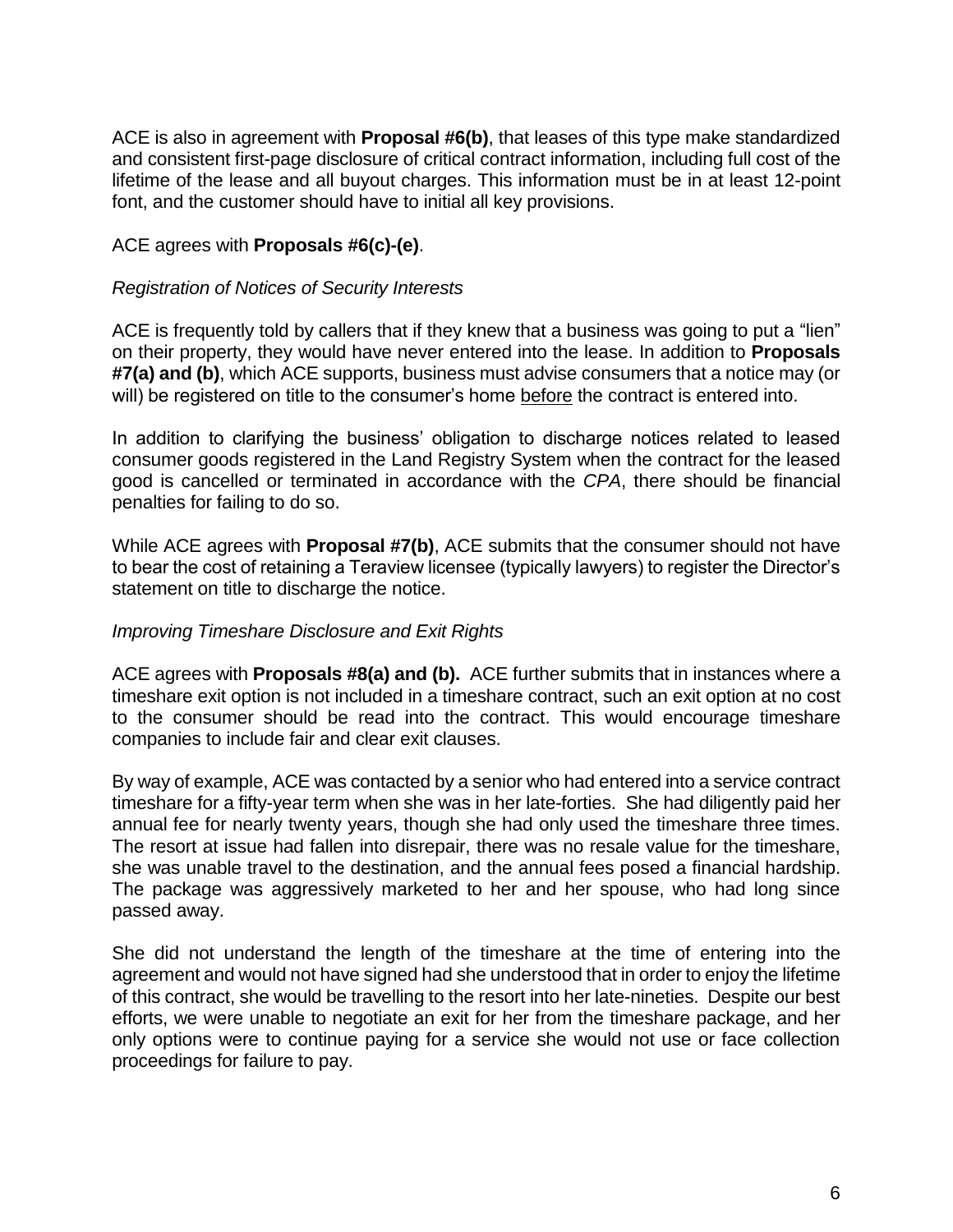Per **Proposal #8(c),** the proposed exit option should apply to timeshares bought before the new provision comes in to force so that all people who hold time shares may access this important remedy.

## **F. Strengthened Basic Consumer Rights**

The Ministry has proposed clear limits on boilerplate terms in consumer contracts to address the increase in written contract terms from the expansion of online commerce.

#### Recommendations:

#### *Protecting Consumers' Rights to Review Business Performance*

ACE agrees with **Proposal #9**. Fair reviews of businesses and their goods are important consumer tools and should be permitted.

## *Prohibiting Contracts Misleading Consumers about Rights*

Many people who call ACE are unaware of the *CPA* and have no knowledge whatsoever of their rights therein and trust that the terms of the contracts they sign are in compliance with the law. ACE agrees with **Proposals #10(a) and (b)** as they help to address the knowledge imbalance between Ontario consumers and businesses by prohibiting the inclusion of waivers that are not permitted under the *CPA.* Further, ACE repeats that it is essential that all terms in contracts should be clear, in plain language, and understandable without the need for legal advice.

#### *Forbidding Dollar Limits on Implied Warranty Claims*

Consumers should be able to access proper awards in cases where there has been a breach of implied warranties and conditions. Accordingly, ACE agrees with **Proposal #11,** which would forbid contract terms that limit the dollar value of claims for breach of implied warranties and conditions.

## *Preserving Consumer Rights When Contracts Change Hands*

ACE agrees with **Proposal #12(a)**, which would make explicit in the *CPA* that consumer rights and business obligations to consumers are unchanged by assignment of contracts of any kind, or consumer rights under them.

ACE submits that in the *CPA* should require that in the case of all such contract assignments, consumers should be notified in writing of the assignment and provided with accurate contract information for the new business including email and mailing address, telephone number, and the name of a customer representative. Consumers often do not realize that their contract has been assigned until they attempt to contact the original contracting business and are unable to reach them.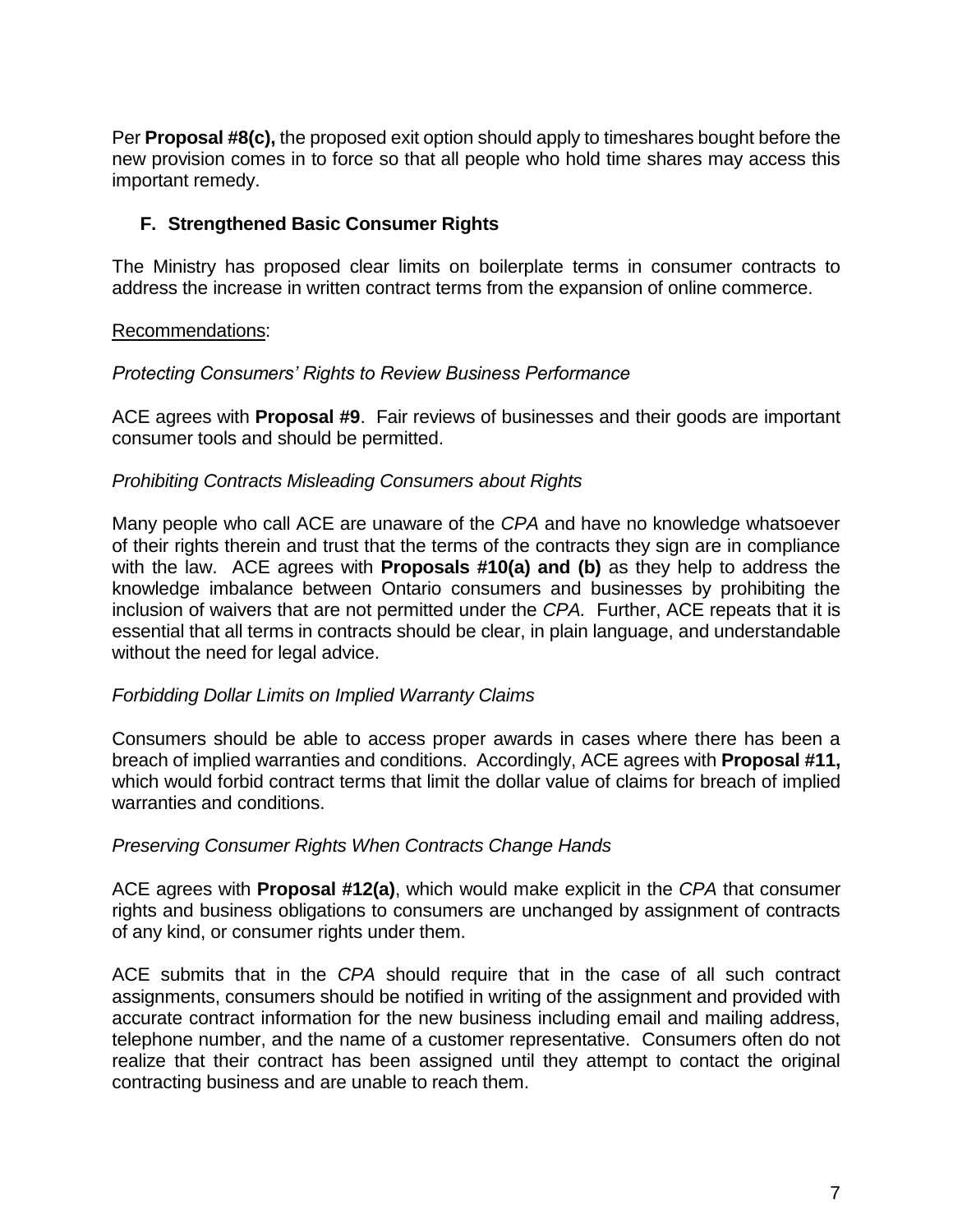ACE agrees with **Proposal #12(b).** ACE further submits that the cost of the discharge of the Notice of Security Interest in such instances should be borne by the business, not the consumer.

# **G. Stronger and Clearer Rights to Remedies**

The Ministry has proposed various amendments to clarify and improve access to remedies for consumers when businesses are in breach of the *CPA.*

## Recommendations:

## *Remedies for Unfair Practices during Ongoing Contracts*

ACE agrees in part with **Proposal #13**. While the amendments should expand access to remedies to cover unfair practices during the life a contract, ACE proposes that the limitation period for accessing these remedies should be in line with ss. 4-5 of the *Limitations Act, 2002:* two years after which the unfair practice was discovered. Unfair practices should be subject to the discoverability principle (*i.e*., when did the consumer know, or ought to have known, that an unfair practice had taken place). As ACE sees many instances where companies use deceptive techniques on a highly vulnerable population, it is often years later that the consumer learns that they were deceived (often through the help of a third party, such as a lawyer, a social worker or a family member).

Further, ACE receives many calls from loved ones of seniors who have lost capacity (before or after entering into consumer contracts). The statutory limitation periods for bringing an unfair practice complaint should not run while a person lacks capacity. This is particularly so where the complaint is that the senior had no or diminished capacity when entering into the contract.

Without ensuring equal access to *CPA* remedies for persons with cognitive disabilities, ACE is concerned that the *CPA* operates in a discriminatory manner.

## *Enhanced Recovery if Consumer Forced to Sue for a Remedy*

ACE strongly supports **Proposal #14**. The courts should be a last resort for consumers to access remedies under the *CPA.* Civil actions are costly, time consuming, and risky for all parties involved. Proposal #14 incentivizes fair and timely resolution of consumer complaints under the *CPA*. Businesses that do not meet their legal obligations under the *CPA* should incur greater risks if they do not honour the remedies that are available to consumers.

## *Continuing to Improve Ministry Enforcement Powers*

ACE agrees with **Proposal #15** to ensure that intermediary businesses are not permitted to facilitate contraventions of the *CPA*. ACE strongly supports the use of administrative penalties as enforcement tools against businesses that are not in compliance with *CPA*.